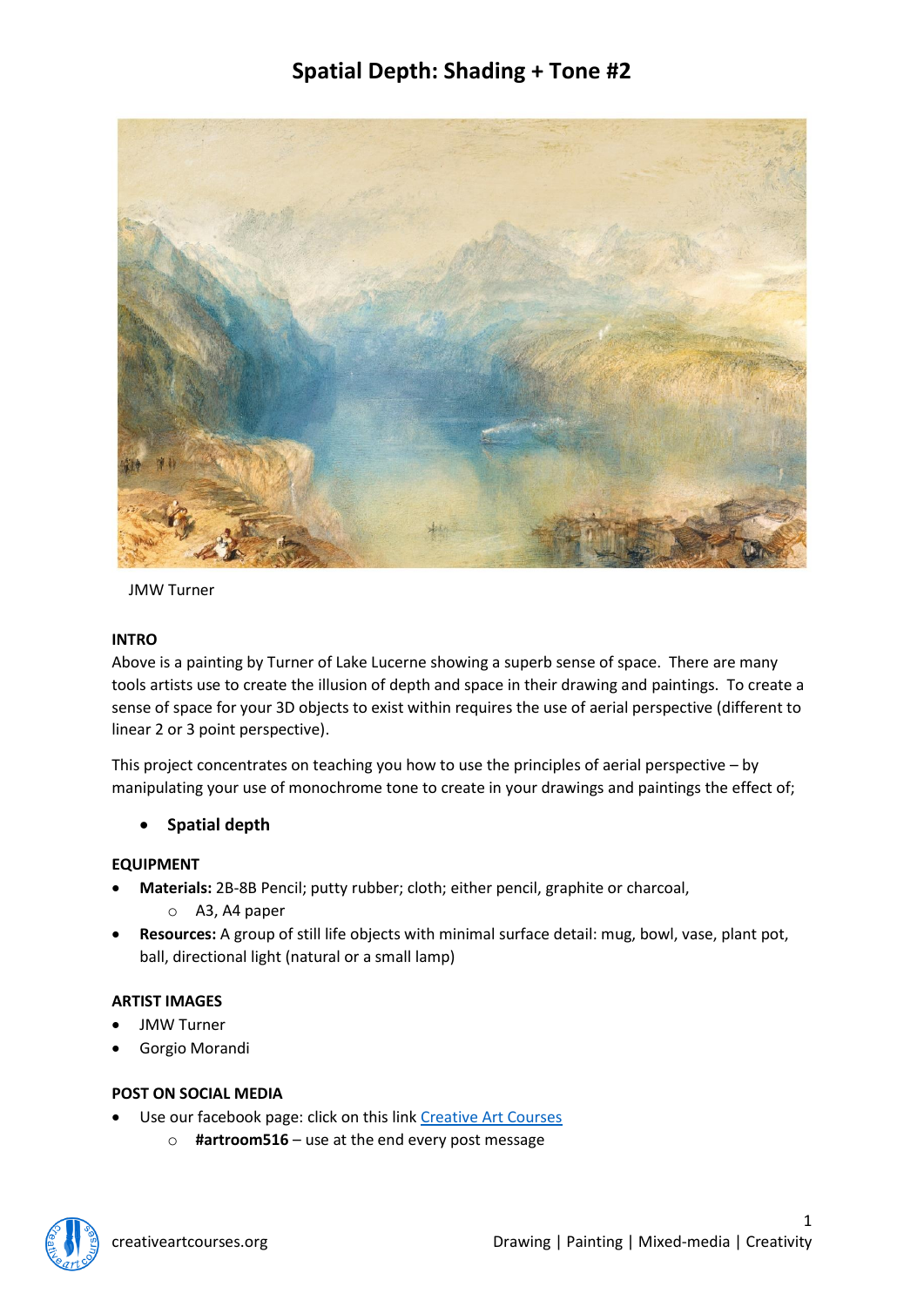To create spatial depth through the use of aerial perspective requires you to use more than just the correct shading although this is a big part of the illusion you are creating. Your drawings need to demonstrate all the points below. There is a lot we can learn from landscape paintings to use in still life.

### **TASK 1**

### **You will be asked to create**

- **1 main drawing (size A3) of a still life in pencil or charcoal in outline only. Keep it light.**
- **some smaller studies (A4) to learn from.**

Set up a still life of up to 5 objects on a table. Spread the objects out across the table from front to back (don't clump them together). Look at the still life with the objects near your eye level (ie: sitting down to draw will work better than standing up). Follow the points below to help you achieve aerial perspective.

### **1. Make sure your objects get smaller the further away they are from you**

We all know that the same size object will look smaller the further away from you it is. But how much smaller does it need to be to give the effect of the right size of space?

- a. You can check this by holding up a piece of glass or Perspex (borrow a piece from an old picture frame).
- b. Hold it steadily in front of you and carefully outline the objects in your still life with a marker pen.
- c. Look at the drawing you have just made and compare the height + width of an object in front with one in the distance.
	- i. You will notice that objects of similar size, when placed further away from you, shrink quite dramatically – a lot more than you would think.
	- ii. Try another drawing and this time have an even greater distance between the objects and see how the distant one shrinks even more!
- d. This will help you draw your objects more accurately.

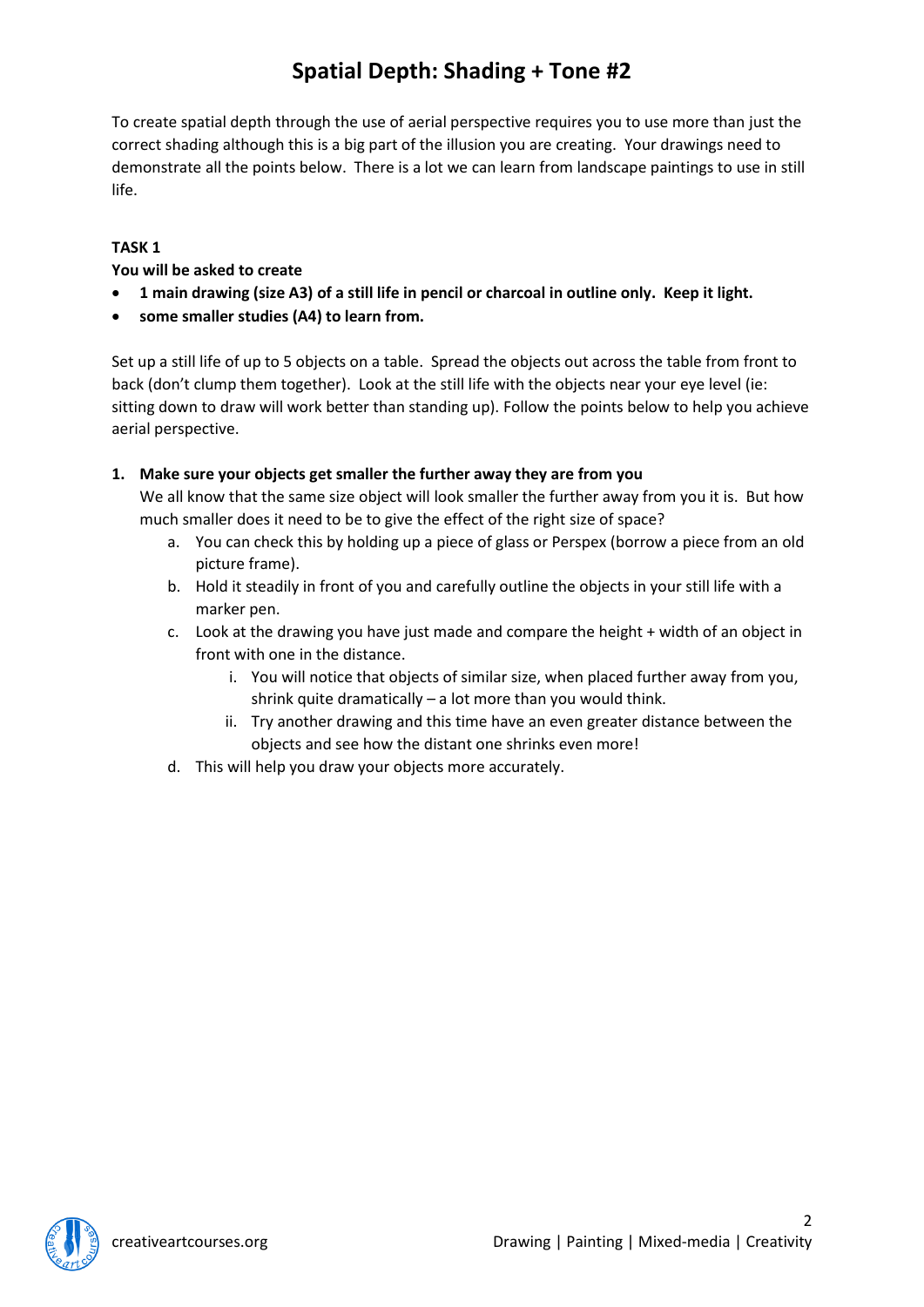### **2. Disappearing details**

We all know that reading the eye chart when having your eyes checked is easier if you moved closer to it rather than remain further away – but that would be cheating! It may seem obvious, but what this teaches us is often overlooked when drawing and painting. Clearly we can observe more detail in objects closer to us than those further away.

- a. You can check this by making 2 drawings of the same object. Firstly, up close, secondly when it is placed at the far end of a table.
	- i. Make sure that when drawing you stay true to drawing only what you can see, not what you know to be there.
- b. Try this with an object with lots of surface texture and details such as a patterned teacup, a flower or head of broccoli.
- c. Look at your 2 drawings you have just made and compare the level of detail in each.
	- i. You will notice firstly that the detail in the second drawing is smaller (see 1 above) but also there should be less of it. This is because you simply could not see it with the increase in distance.
- d. Remember this when drawing your still life. Distant objects have less detail that those close up.

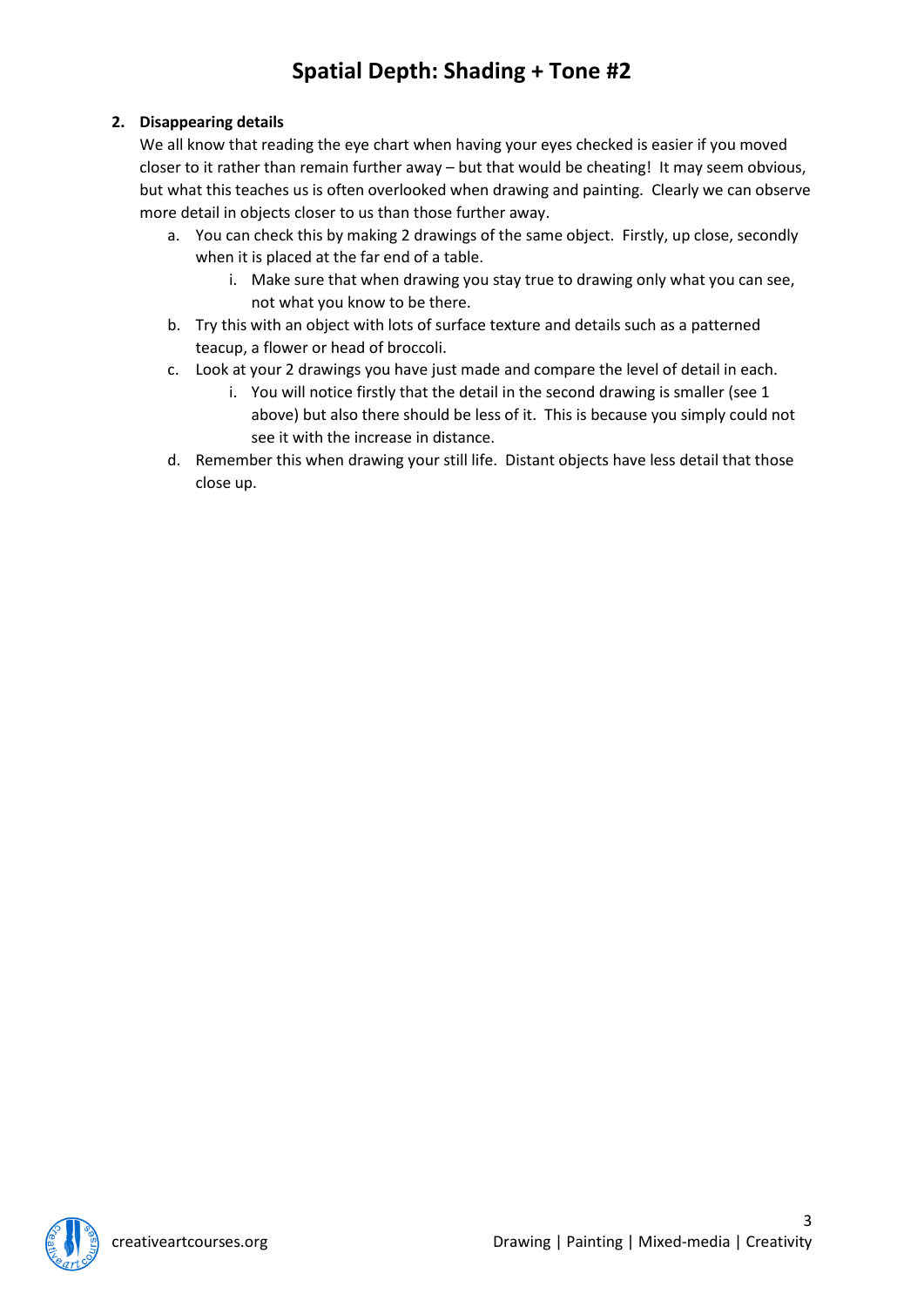### **3. Edges - sharp or fuzzy**

Our brains trick us into thinking that we always see everything crystal clear. The truth is we only see the things that we focus on in sharp focus, the rest is blurry – very much like a camera.

- a. You can check this by holding the tip of your pencil or charcoal really close up to your eyes and focus on it to see all the detail. Keep your eyes focused on the pencil tip, but shift your attention to the background.
	- i. You will be aware that everything else is blurred.
- b. If you shift to looking at the background, not only will you see a double image of the pencil tip, but the background will come into sharp focus and the pencil tip will be blurred.
- c. Use this in your drawings to make sure that objects close to you have sharp edges and lines, while those further away have blurry, less crisp lines and edges.
	- i. When we get to the shading stage I would suggest using a harder pencil (2B  $-$ 4B) for objects in the front and a softer pencil (4B – 8B) for objects further away.

*You will be getting the ideas by now that simply put – you can see less information in objects further away. Acknowledging this in your drawing is crucial in achieving the illusion of spatial depth.*

*Beginners make the mistake of imbuing all the objects in a still life with the same level of detail because they 'know it is there' because they have studied the objects very carefully. This flattens the illusion of space.*

*However this is not the reality of how we experience things in life. Your drawings need to acknowledge the real-life experience of seeing less the further away things are.*

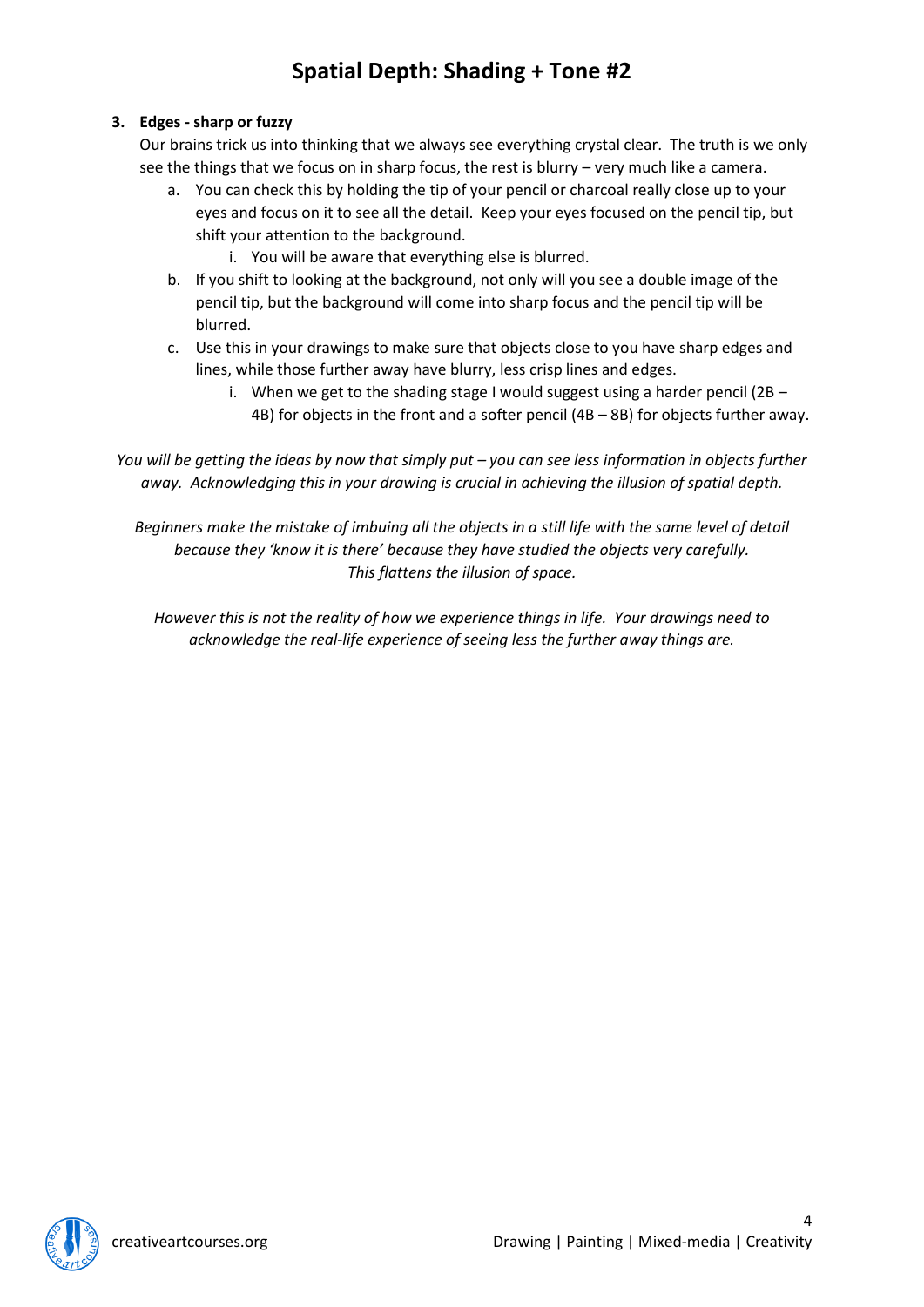

Gorgio Morandi

#### **4. Tonal contrasts**

Tonal contrasts nearer to you are more distinct that those further away – they have sharper edges (see 3 above) that is, they are more clearly defined. Tonal differences in objects further away are seen less distinctly so they will look like one tone merges together with the next – they are less defined (have fuzzy edges).

- a. You can check this by making 2 drawings of one of your objects. Your drawing in pencil or charcoal should concentrate on observing the tonal values correctly (as you did in Shading + Tone project #1).
	- i. Your first drawing should be made from the far side of the room with the object at a distance from you. The second drawing move your chair up close to the object.
	- ii. Look at your 2 drawings and compare how you have drawn the tones.
		- 1. Drawing 1 should have clearly defined differences in the tonal values, with better defined edges, and distinct jumps in tonal value – more contrast.
		- 2. Drawing 2 should have less distinct differences in tonal values, with fuzzy edges, and tones that are more similar to each other – less contrast.
- b. Translate this to your drawings so that objects in the front have distinct tonal jumps while objects further away have tones that are more similar to each other.



Student tone chart